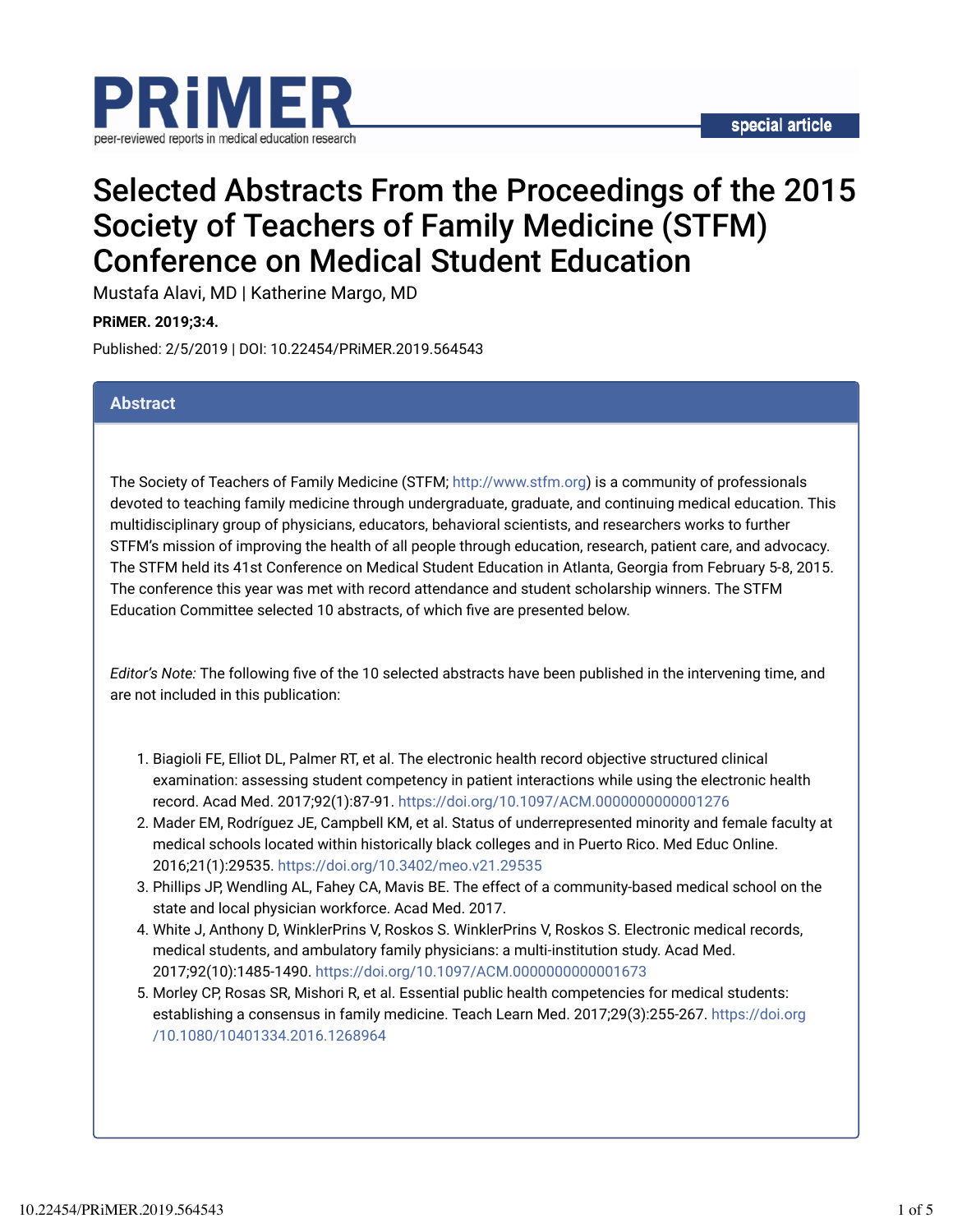# Development and Validation of a Biopsychosocial Integrated Standardized Patient Examination (ISPE) for the Family Medicine Clerkship

#### **Christopher P. Morley (morleycp@upstate.edu)**

*Department of Family Medicine, Department of Public Health and Preventive Medicine, and Department of Psychiatry and Behavioral Sciences, SUNY Upstate Medical University, Syracuse, NY*

**Background:** Communication, especially with socially complex patients, is a skill that tends to receive less emphasis in medical school in the United States. $^{1,2}$  In order to assess communication skills with socially and medically complex patients, the Integrated Standardized Patient Examination (ISPE) was developed, implemented, and evaluated in a family medicine (FM) clerkship.<sup>3,4</sup> The current study examined the score distribution and convergent validity in a larger sample than used for the initial evaluation.

**Methods:** In order to assess the distribution of ISPE scores, and compare the distribution with preceptor assessments, the scores from the ISPE and from two preceptor rating instruments were plotted on histograms. To compare the ability of the ISPE to detect poorly performing students relative to other assessments of similar skill domains, scores on the FM clerkship final examination, participation scores, and preceptor-assigned scores were compared between students who passed and failed the ISPE (1/0, failure on ISPE defined as <65%) via *t* test.

**Results:** A total of 217 individual ISPE responses were available for the analyses. ISPE scores had a mean score of slightly over 77 on a 100-point scale, and a nearly normal distribution, as compared to scores assigned by clinical preceptors, which tend to grade the majority of students well. The ISPE also displays convergent validity, as students who fail the ISPE do significantly poorer on the FM final exam (P=.003), participation score (P<.001), and the preceptor-assigned score (*P*=.003).

**Conclusions:** The ISPE performed well, compared with other components of the grade assigned to FM clerkship students. Adaptation in contexts other than FM clerkship, and at other institutions, should be explored. Additionally, differences in grade distribution between structured, observed, and standardized student-patient exercises and preceptor assessments warrant further exploration.

## *References*

- 1. Yedidia MJ, Gillespie CC, Kachur E, et al. Effect of communications training on medical student performance. JAMA. 2003;290(9):1157-1165. https://doi.org/10.1001/jama.290.9.1157
- 2. Howard T, Jacobson KL, Kripalani S. Doctor talk: physicians' use of clear verbal communication. J Health Commun. 2013;18(8):991-1001. https://doi.org/10.1080/10810730.2012.757398
- 3. Morley CP, Flad JR, Arthur M, et al. Pilot evaluation of a biopsychosocial integrated standardized patient examination in a family medicine clerkship. Int J Psychiatry Med. 2011;41(4):309-328. http://www.ncbi.nlm.nih.gov/pubmed/22238837. Accessed February 26, 2013. https://doi.org/10.2190/PM.41.4.b
- 4. Manyon AT, Morley CP, Bailey RE, Arthur ME, Recker-Hughes C, Flad JR. First Draft Integrated Standardized Patient Checklist -SUNY Upstate Family Medicine Clerkship. STFM Resource Library. http://fmdrl.org /index.cfm?event=c.beginBrowseD&clearSelections=1&criteria=ISPE#2927. Published 2010. Accessed February 5, 2014.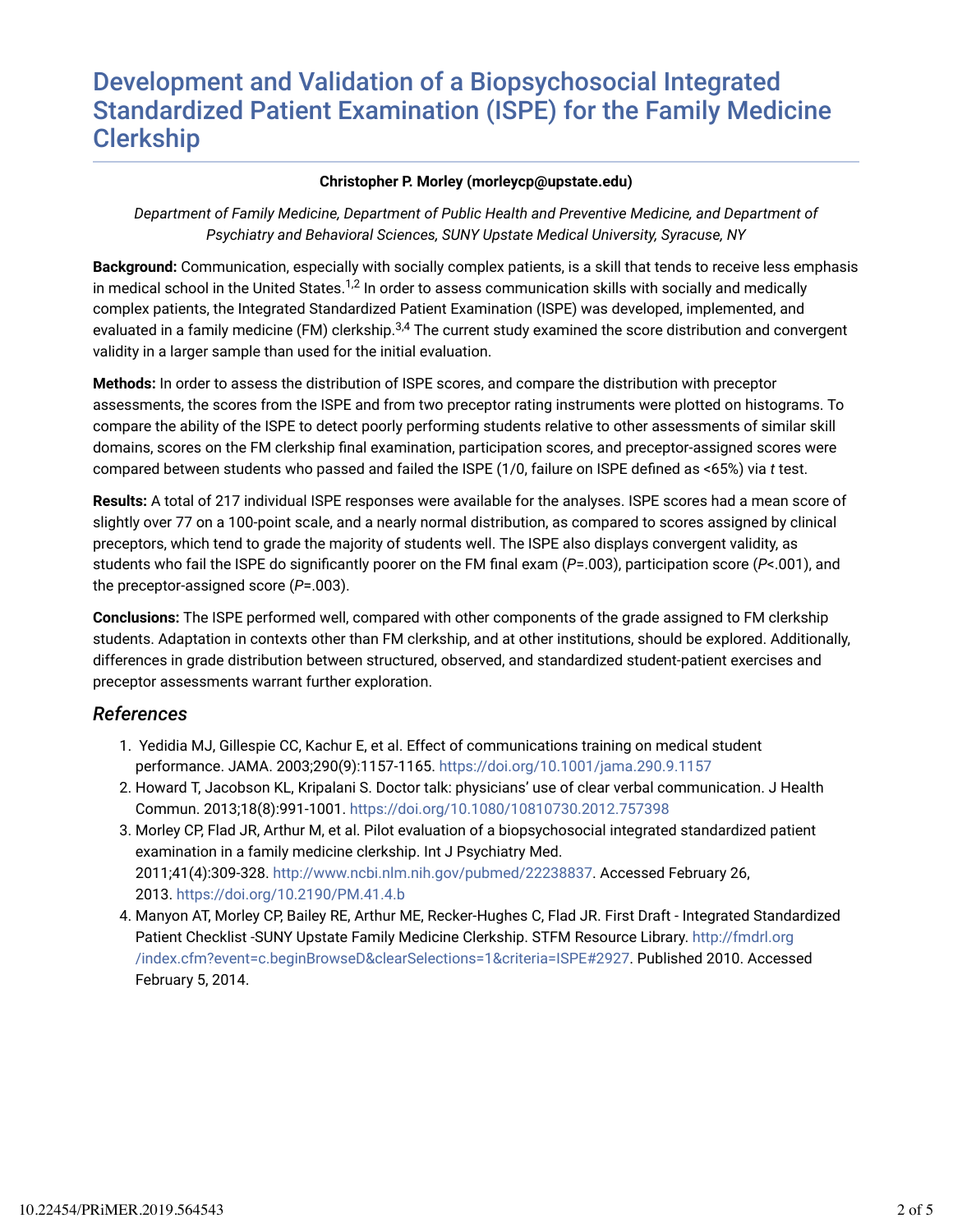# Patients as Teachers Student Clinic: Third-Year Medical Students' Experiences and Outcomes With a Novel Approach to the Family Medicine Outpatient Clerkship

#### **Sara Oberhelman**

*Assistant Professor of Family Medicine, Department of Family Medicine, Mayo Clinic, Rochester MN*

#### **Kurt Angstman**

#### *Associate Professor of Family Medicine, Department of Family Medicine, Mayo Clinic, Rochester MN*

**Background:** Outpatient family medicine experiences are an essential aspect of medical student education. Classic models for third-year medical student outpatient clerkships often involve partnering a student with a physician preceptor. In this model, students are often limited to shadowing opportunities and brief opportunities to interview/examine a patient independently due to the time constraints of a full clinical schedule.

**Methods:** To optimize the outpatient medical student clerkship experience, we developed the Patients as Teachers (PAT) Student Clinic. Each day three students and one faculty preceptor are scheduled in the PAT clinic. Nine patient appointments are available, allowing each student to take responsibility for three patients' care. The student obtains a history, performs an exam, develops a differential/plan, writes a note, places orders, writes prescriptions, and if appropriate, follows up on lab/study results. Each student spends approximately half of their rotation days in the PAT clinic and the remaining half with a one-on-one preceptor, participating in that preceptor's normal clinic schedule. We collected subjective data from students, preceptors, and patients. Students completed patient logs with level of involvement in care.

**Results:** Forty-one students completed the surveys with 92.7% reporting a positive educational experience and 85.4% recommending this model to other rotations. Students identified a statically significant (*P<*0.01) increased opportunity to independently interview (46% vs 35%) and examine (46% vs 37%) patients in the PAT clinic as opposed to with their individual preceptor. Student comments exemplified the PAT clinic as an opportunity to take ownership of patients, develop assessments/plans and develop skills necessary for the Step 2 Clinical Skills examination.

**Conclusions:** Students were often eager to take on more autonomy with patient care. This creative scheduling was able to offer the medical students greater clinical and care management responsibilities while providing excellent exposure to family medicine and primary care teaching.

# Win-Win: Student Health Coaching for Early Workplace Learning

### **Paul Marcus, Christina Cicoletti, Jennifer Crawford, Margaret McNamara, and Margo Vener (Margo.Vener@ucsf.edu)**

*The University of California at San Francisco, San Francisco, CA*

**Background:** First-year medical students with health coaching skills can counsel patients while freeing up preceptors for other clinical tasks. Patients may experience improved communication and students may experience more meaningful roles in the interdisciplinary team.

**Methods:** In 2013-2014, 154 first-year medical students participated in health coach training in a 4-hour workshop followed by a 2-hour booster session. The training focused on motivational interviewing, medication reconciliation, and effective patient education strategies. A subset of the students (n=12) worked as health coaches in an urban resident continuity clinic. Students paired with residents and observed the initial examination. Residents presented to attendings, while students discussed health coaching topics with patients (dieting, diabetes education, smoking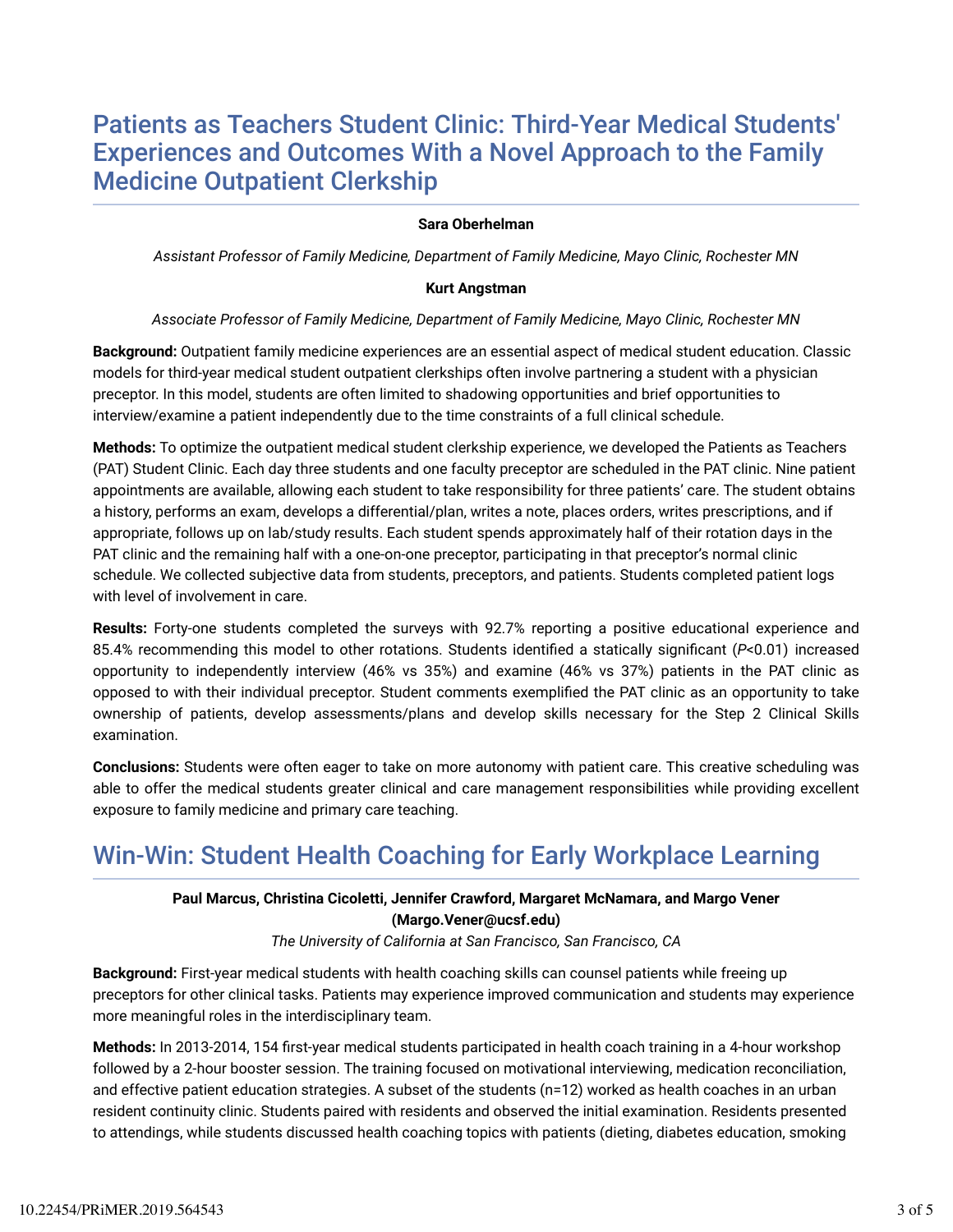cessation, etc) chosen by residents. Afterwards, students updated the residents on action plans made. IRB approval was obtained.

**Results:** All students trained as health coaches were surveyed (1=strongly disagree, 5=strongly agree) and felt the workshop was valuable to their education 3.90 (0.87) and that health coaching was a valuable clinical skill 4.43  $(0.68)$ . The 12 students in the resident clinic were surveyed  $(1)$ =not confident, 5=highly confident) and initially stated their confidence performing health coaching tasks was  $3.26$  (0.18). This improved to  $4.12$  (0.16) after the sessions finished. A subset of these students ( $n=8$ ) participated in a focus group identifying three themes: (1) health coaching increased students' confidence and initiative, (2) residents were excellent teachers, and (3) students valued "making a difference." In surveys (1=strongly disagree, 5=strongly agree) preceptors felt overall visit efficiency improved with health coaches, 4.00 (0.11). Challenges identified included coordinating student and resident schedules, finding adequate space, and ensuring team members knew student roles.

**Conclusions:** In spite of logistical challenges, students and preceptors were very satisfied with health coaches' training. We recommend other schools consider this innovation because it synergizes student learning, preceptor time, and patient care.

# Interactive Theatre: A Teaching Method for Health Care Professionals, Students and Patients

### **Pamela L. Ostby, James D. Campbell (Campbellj@health.missouri.edu), Suzanne Burgoyne, Heather Carver** *University of Missouri-Columbia, Columbia, MO*

**Background:** A forum for the exchange of views is an effective way of gaining insight into dilemmas faced by patients and health professionals. Due to the rapid changes in health care and challenges on scientific, technological, and interpersonal levels, the traditional approach to classroom content presentation may not be the most effective method of facilitating transformative learning. The objective of this study was to pilot an interactive theatre (ITT) program to educate and promote transformative discussion with health professionals, students, and the community about the patient-doctor relationship in breast cancer.

**Methods:** Based on ethnographic interviews, three ITT scenarios were developed illustrating different aspects of the patient-doctor relationship, centered on delivering a cancer diagnosis and treatment. ITT engages the audience through talkback discussion with the characters. Scenarios were written as unresolved stories, creating a collective problem-solving experience. Audience members can also replace a character on stage to try out their own strategy to improve the relationship. Survey development for this study has institutional review board approval.

Results: Eight performances were given to a total of 391 participants, including 116 first-year medical students, 215 nursing students, 35 social work students and 25 breast cancer survivors and health professionals. Results of postperformance 5-point surveys showed positive audience responses with an average rating of 4.5 (n=391). Students perceived the material to be suitable for presentation in this format (average rating of 4.5), with a high degree of relevance to their future careers (average rating of 4.1; n=366). In open-ended responses, students specifically appreciated the opportunity to learn in a more engaging manner compared to didactic lecture.

**Conclusions:** ITT is an effective form of active transformational learning. It provokes dialogue while promoting change through interactions between the audience members and the ITT characters.

# Professional Formation in a Longitudinal Small Group Format

### **Sarah Swofford (swoffords@health.missouri.edu), Kevin Kane, Elizabeth Garrett**

*University of Missouri School of Medicine, Columbia, MO*

**Background:** Medical educators not only ensure medical students' knowledge and clinical competency, but also